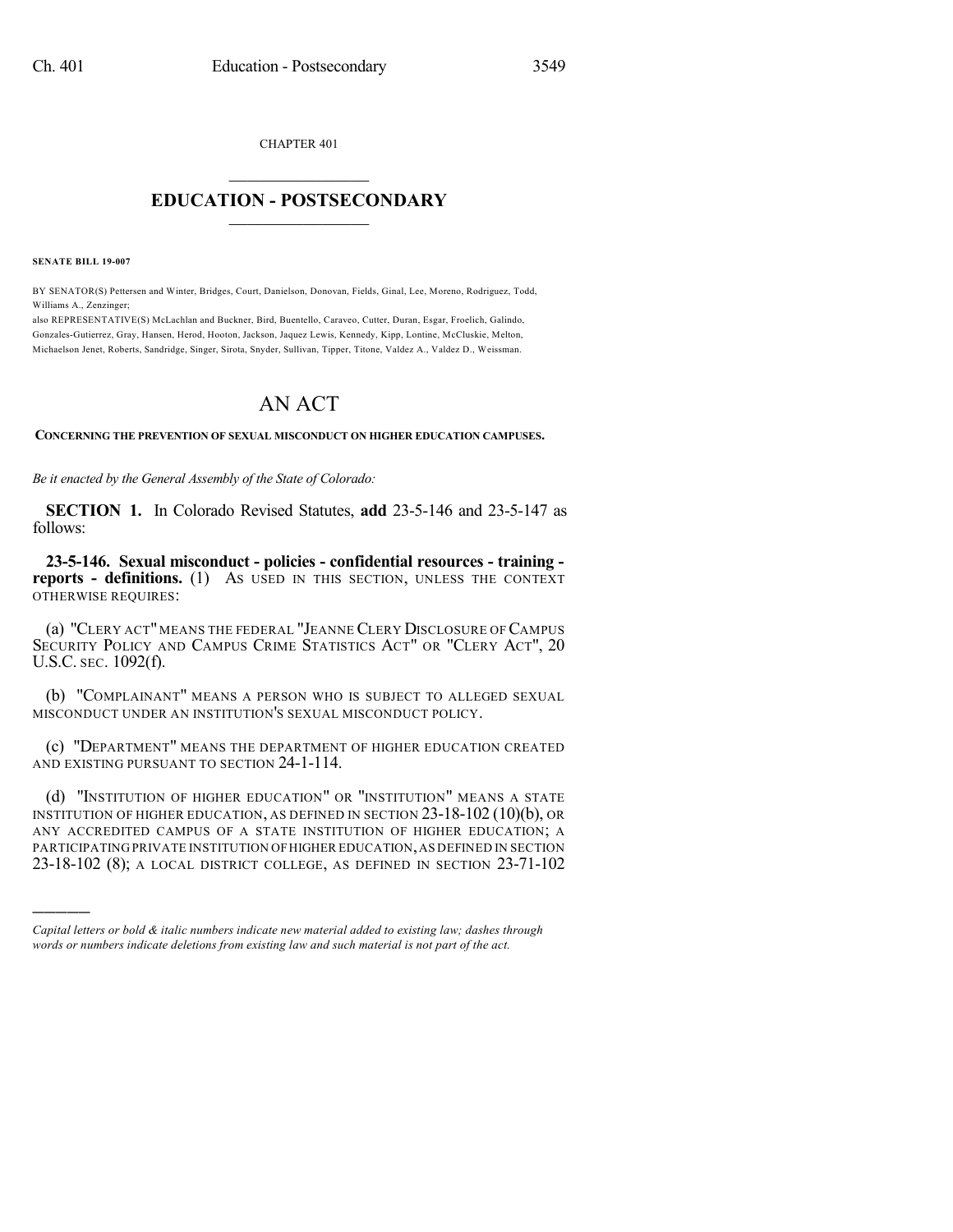$(1)(a)$ ; AND AN AREA TECHNICAL COLLEGE, AS DEFINED IN SECTION  $23$ -60-103 (1).

(e) "REPORTING PARTY" MEANS AN INDIVIDUAL WHO REPORTS AN ALLEGED INCIDENT OF SEXUAL MISCONDUCT UNDER AN INSTITUTION'S SEXUAL MISCONDUCT POLICY.

(f) "RESPONDING PARTY" MEANS AN INDIVIDUAL WHO HAS BEEN ACCUSED OF SEXUAL MISCONDUCT UNDER AN INSTITUTION'S SEXUAL MISCONDUCT POLICY.

(g) "TITLE IX" MEANS TITLE IX OF THE FEDERAL EDUCATION AMENDMENTS OF 1972, AS AMENDED, 20 U.S.C. SECS. 1681 TO 1688.

(h) "VIOLENCE AGAINST WOMEN ACT" MEANS THE ACT CODIFIED IN PART AT  $42$ U.S.C. SECS. 13701 TO 14040.

(2)(a) ON OR BEFORE AUGUST 1,2020,EACH INSTITUTION OF HIGHER EDUCATION SHALL ADOPT A SEXUAL MISCONDUCT POLICY FOR ENROLLED STUDENTS. EACH INSTITUTION SHALL PERIODICALLY REVIEW AND UPDATE THE POLICY.

(b) NOTWITHSTANDING THE PROVISIONS OF THIS SECTION,IF THERE IS A CONFLICT BETWEEN THIS SECTION AND ANY FEDERAL LAW OR REGULATION AND BASED ON THAT CONFLICT AN INSTITUTION OF HIGHER EDUCATION IS AT RISK OF LOSING FEDERAL MONEY FOR ITSELF OR ITS STUDENTS, THE INSTITUTION SHALL FOLLOW FEDERAL LAW AND SHALL NOT BE LIABLE FOR ANY VIOLATION OF THIS SECTION BASED ON THAT ACTION.

(3) AT A MINIMUM, EACH SEXUAL MISCONDUCT POLICY MUST INCLUDE:

(a) DEFINITIONS OF FORMS OF SEXUAL MISCONDUCT CONSISTENT WITH FEDERAL AND STATE LAW AND POLICY;

(b) CONFIDENTIAL AND NONCONFIDENTIAL REPORTING OPTIONS FOR SEXUAL MISCONDUCT;

(c) AN EXPLANATION OF THE ROLE OF THE INSTITUTION IN THE RESPONSE TO:

(I) A VIOLATION OF THE SEXUAL MISCONDUCT POLICY; OR

(II) A REPORT OF AN INCIDENT OF SEXUAL MISCONDUCT;

(d) PROCEDURES FOR INVESTIGATING REPORTS OF SEXUAL MISCONDUCT, WHICH MUST:

(I) BE FAIR, IMPARTIAL, AND PROMPT, AND THE INSTITUTION MUST MAKE A GOOD FAITH EFFORT TO COMPLETE AN INVESTIGATION OR ADJUDICATIVE PROCESS, EXCLUDING ANY APPEALS,WITHIN AN AVERAGE OF SIXTY TO NINETY DAYS,WITHOUT JEOPARDIZING THE RIGHTS OF A COMPLAINANT OR RESPONDING PARTY. THE PROCEDURE MAY INCLUDE A PROCESS THAT ALLOWS FOR THE EXTENSION OF THESE TIME FRAMES FOR GOOD CAUSE WITH PRIOR WRITTEN NOTICE OF THE DELAY AND THE REASON FOR THE DELAY TO THE COMPLAINANT AND THE RESPONDING PARTY.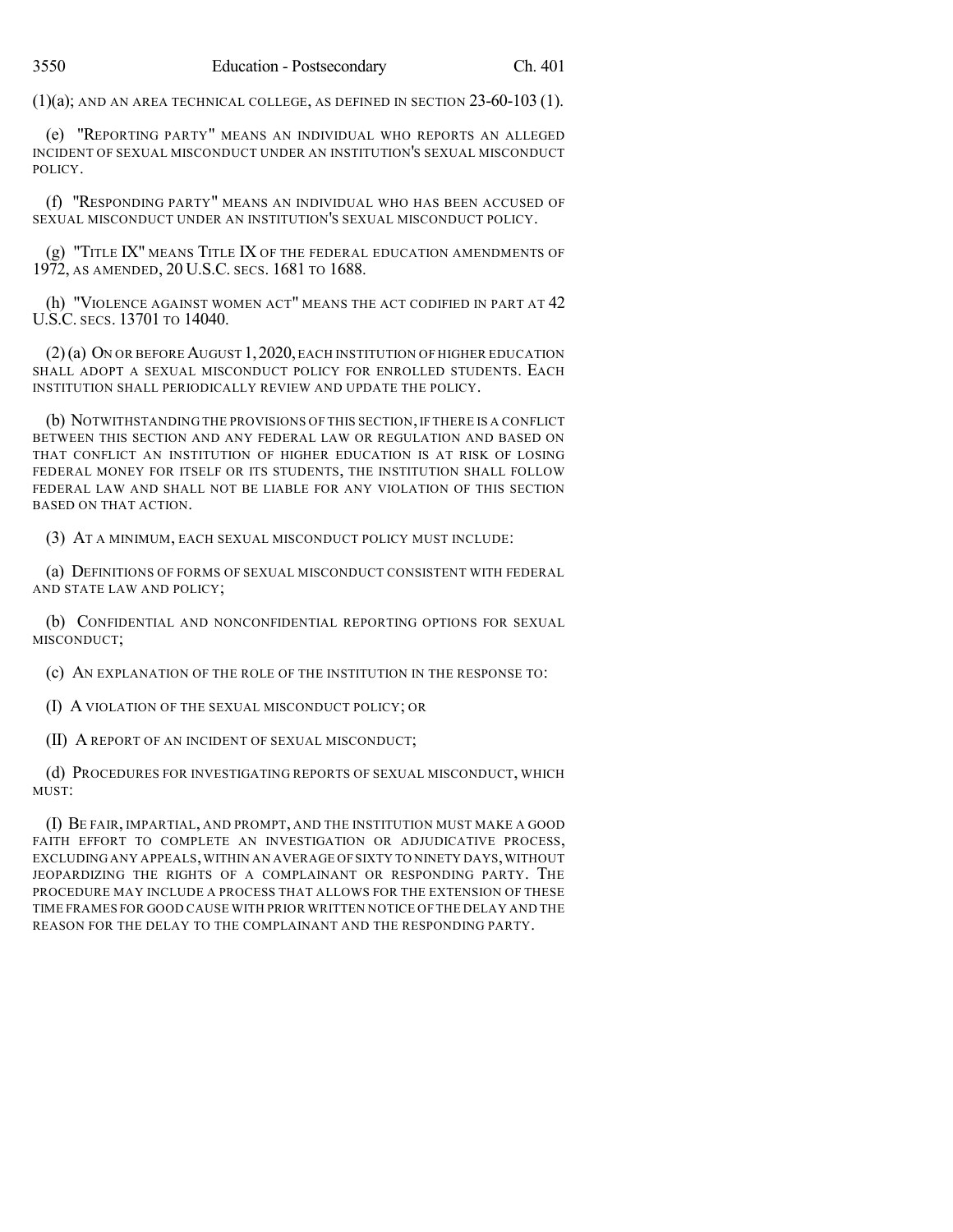(II) INCLUDE THE PREPONDERANCE OF THE EVIDENCE AS THE EVIDENTIARY STANDARD WHEN A STUDENT IS THE RESPONDENT, NOTWITHSTANDING ANY OTHER EVIDENTIARY STANDARD IN ANY OTHER POLICY OF THE INSTITUTION;

(III) OUTLINE THE PROCEDURES TO BE FOLLOWED IN THE INVESTIGATION AND ADJUDICATION PROCESS, WHICH MUST SPECIFY THAT ALL QUESTIONS GO THROUGH THE OFFICIAL INDIVIDUAL OR INDIVIDUALS CONDUCTING OR PARTICIPATING IN THE INVESTIGATION PROCESS;

(IV) PROVIDE THE COMPLAINANT AND THE RESPONDING PARTY WITH THE SAME OPPORTUNITIES TO HAVE AN ADVISOR OR OTHER PERSON PRESENT DURINGANY PART OF THE PROCEEDING;EXCEPT THAT THE ADVISOR OR OTHER PERSON IS NOT ALLOWED TO SPEAK ON BEHALF OF THE COMPLAINANT OR RESPONDING PARTY DURING THE COURSE OF THE PROCEEDINGS;

(V) PROVIDE REGULAR WRITTEN UPDATES ON THE STATUS OF THE INVESTIGATION OR PROCEEDING TO THE COMPLAINANT AND RESPONDING PARTY THROUGHOUT THE PROCESS UNTIL CONCLUSION; AND

(VI) PROVIDE FOR CONCURRENT NOTIFICATION OF THE OUTCOME OF THE INVESTIGATION OR PROCEEDINGTO THE COMPLAINANT AND THE RESPONDING PARTY;

(e) PROHIBITIONS ON:

(I) THE CONSIDERATION OF PRIOR, IRRELEVANT SEXUAL CONDUCT, EXCEPT RELATING TO A PRIOR RELATIONSHIP OR HISTORY BETWEEN THE PARTIES IF RELEVANT TO SOME MATERIAL ISSUE IN THE PROCESS; AND

(II) ANY ACTION THAT WOULD BE RETALIATORY UNDER TITLE IX;

(f) PROTECTION FROM DISCIPLINARY ACTION AGAINST A COMPLAINANT, REPORTING PARTY, OR WITNESS FOR HIS OR HER PARTICIPATION IN THE REPORTING OR INVESTIGATION AND FROM POLICY VIOLATIONS RELATED TO THE INCIDENT, SUCH AS, AT A MINIMUM, PERSONAL CONSUMPTION OF ALCOHOL OR DRUGS; AND

(g) THAT ALL PROVISIONS OF THE SEXUAL MISCONDUCT POLICY, INCLUDING ANY APPEAL PROCESS THAT MAY BE PROVIDED, BE APPLIED EQUALLY TO BOTH THE COMPLAINANT AND THE RESPONDING PARTY.

(4) (a) COMMENCING ON OR BEFORE AUGUST 1, 2020, EACH INSTITUTION SHALL PROVIDE INFORMATION TO STUDENTS ON HOW TO RECEIVE SUPPORT REGARDING SEXUAL MISCONDUCT. THE INSTITUTION MAY DESIGNATE FACULTY OR STAFF MEMBERS TO FILL THIS ROLE; EXCEPT THAT THE INSTITUTION'S TITLE IX COORDINATOR SHALL NOT BE SUCH AN INDIVIDUAL. AN INSTITUTION MAY ALSO DESIGNATE AN OUTSIDE ENTITY OR SERVICE TO SERVE THIS PURPOSE. IF AN INSTITUTION USES AN OUTSIDE ENTITY OR SERVICE, IT SHALL MAKE ITS SEXUAL MISCONDUCT POLICY AVAILABLE TO THE ENTITY OR SERVICE.AN INSTITUTION THAT ENROLLS FEWER THAN ONE THOUSAND STUDENTS MAY PARTNER WITH ANOTHER INSTITUTION IN THE REGION OR WITHIN THE STATE TO PROVIDE SERVICES PURSUANT TO THIS SUBSECTION (4).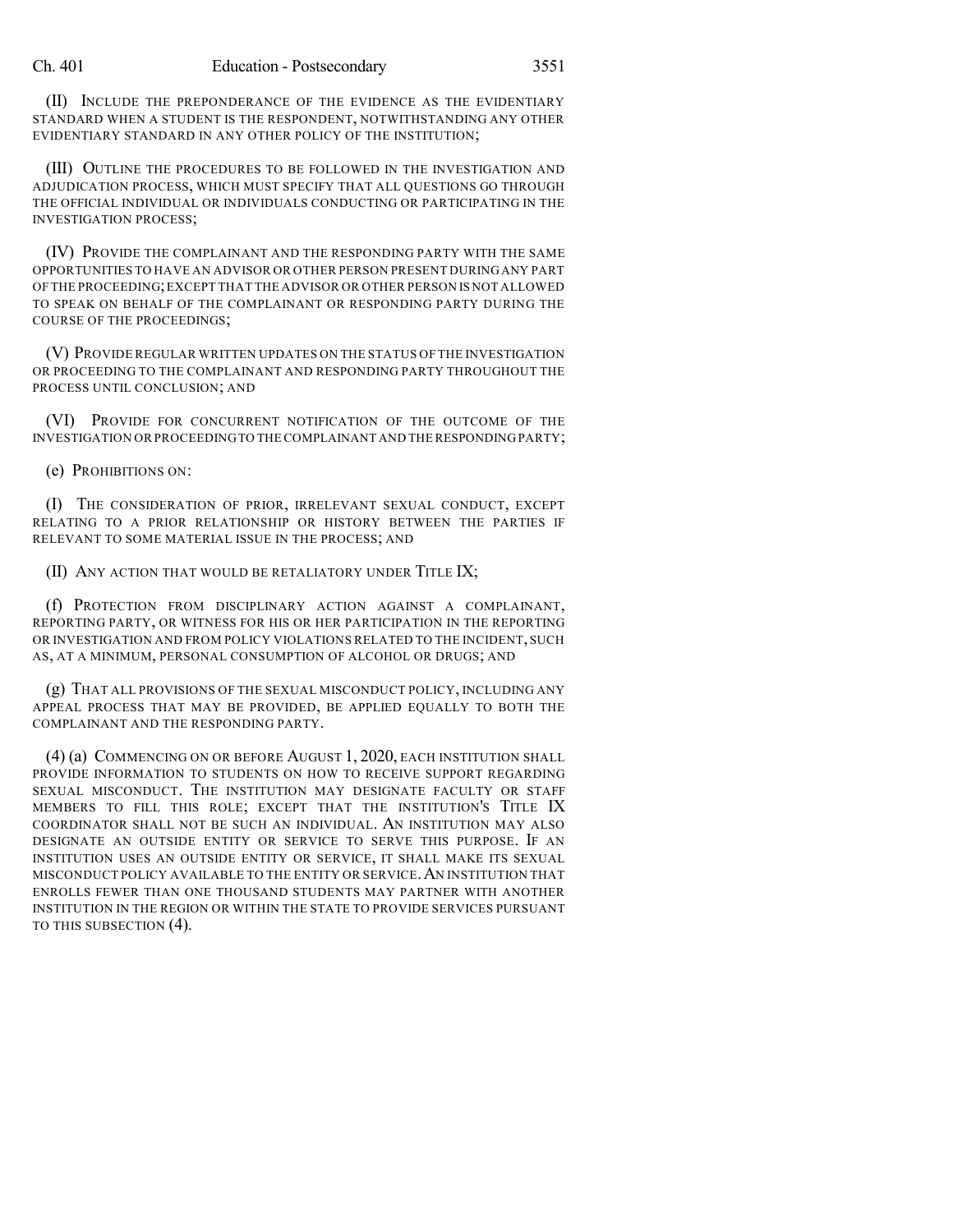(b) IF AN INDIVIDUAL DESCRIBED IN SUBSECTION  $(4)(a)$  OF THIS SECTION MEETS THE REQUIREMENTS OF SECTION  $13-90-107$   $(1)(k)(II)$  OR SECTION  $12-43-218$ , the INDIVIDUAL HAS THE PROTECTIONS FOR CONFIDENTIALITY OR PRIVILEGES ESTABLISHED PURSUANT TO THOSE SECTIONS.

(5) (a) COMMENCING ON OR BEFORE AUGUST 1, 2020, EACH INSTITUTION OF HIGHER EDUCATION SHALL PROMOTE:

(I) AWARENESS AND PREVENTION OF SEXUAL MISCONDUCT; AND

(II) THE INSTITUTION'S SEXUAL MISCONDUCT POLICY.

(b) EACH INSTITUTION SHALL PROMOTE THE INFORMATION DESCRIBED IN SUBSECTION  $(5)(a)$  OF THIS SECTION BY:

(I) PROMINENTLY DISPLAYING ON ITS WEBSITE:

(A) THE INSTITUTION'S SEXUAL MISCONDUCT POLICY; AND

(B) THE TELEPHONE NUMBER AND WEBSITE FOR AN INSTITUTIONAL, LOCAL, STATE, OR NATIONAL TWENTY-FOUR-HOUR HOTLINE THAT PROVIDES INFORMATION ON SEXUAL MISCONDUCT; AND

(II) ANNUALLY DISTRIBUTING THROUGH ELECTRONIC OR OTHER MEANS OF COMMUNICATION THE INSTITUTION'S SEXUAL MISCONDUCT POLICY.

(6) (a) COMMENCING ON OR BEFORE AUGUST 1, 2020, EACH INSTITUTION OF HIGHER EDUCATION SHALL OFFER TRAINING:

(I) TO PROMOTE AWARENESS AND PREVENTION OF SEXUAL MISCONDUCT; AND

(II) ON THE INSTITUTION'S SEXUAL MISCONDUCT POLICY.

(b) THE TRAINING MUST BE OFFERED ANNUALLY TO ALL INCOMING STUDENTS AND NEWLY EMPLOYED FACULTY AND STAFF AND,WHEN APPLICABLE,TO ALL STUDENTS, FACULTY, AND STAFF IF THE SEXUAL MISCONDUCT POLICY IS SUBSTANTIALLY UPDATED. ANY INDIVIDUAL DESIGNATED AS RESPONSIBLE FOR INVESTIGATING OR ADJUDICATING COMPLAINTS UNDER THE SEXUAL MISCONDUCT POLICY MUST BE TRAINED ON THE POLICY IN EFFECT AT THE TIME OF THE INVESTIGATION OR ADJUDICATION.

(c) THE TRAINING REQUIRED BY THIS SUBSECTION (6) MAY INCLUDE BUT IS NOT LIMITED TO:

(I) HOW TO PROMOTE AWARENESS AND PREVENTION OF SEXUAL MISCONDUCT;

(II) AN EXPLANATION OF THE INSTITUTION'S SEXUAL MISCONDUCT POLICY;

(III) AN EXPLANATION OF RELEVANT STATE AND FEDERAL LAWS CONCERNING SEXUAL MISCONDUCT;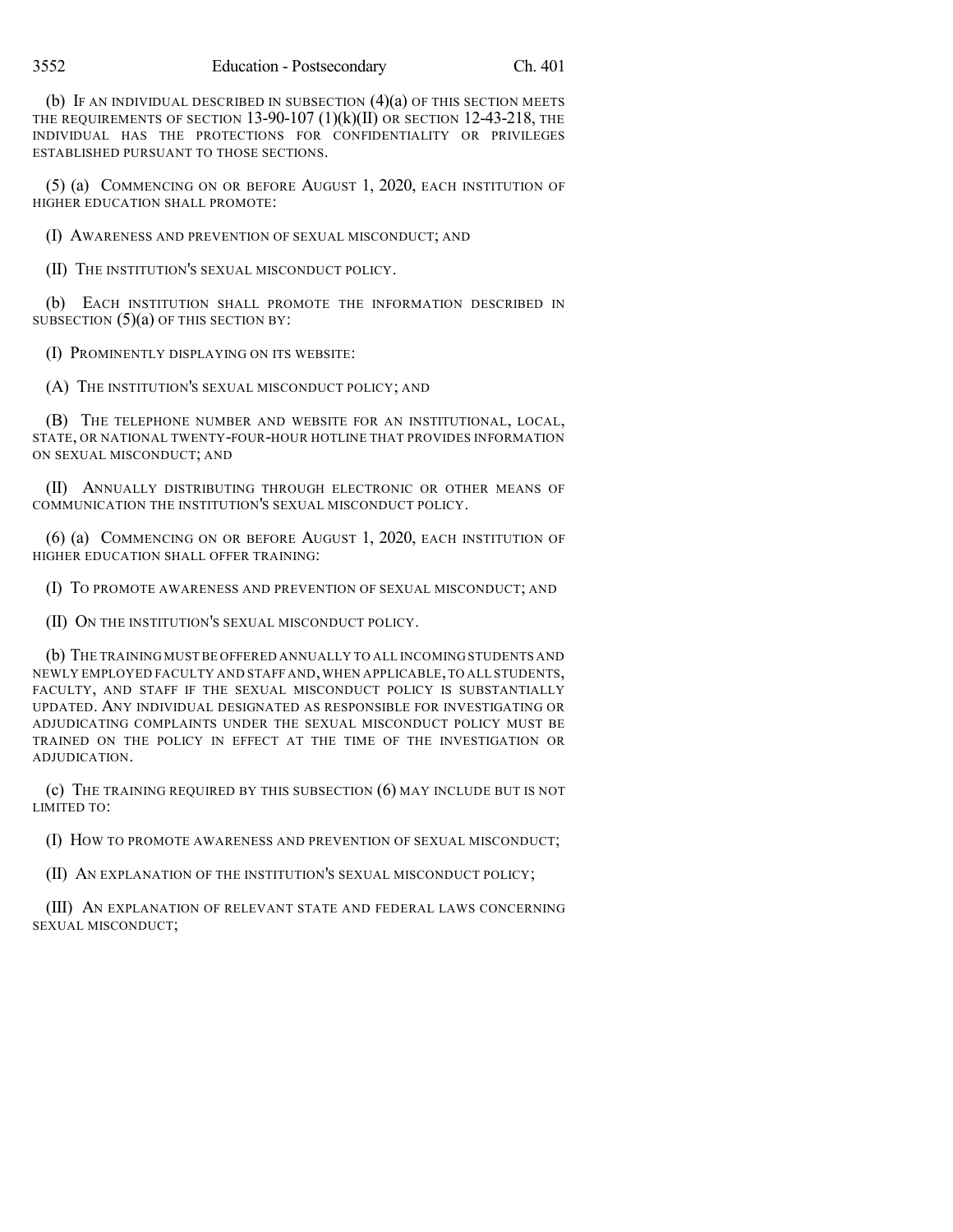(IV) AN EXPLANATION OF TYPES OF CONDUCT THAT WOULD CONSTITUTE A VIOLATION OF THE INSTITUTION'S SEXUAL MISCONDUCT POLICY;

(V) THE ROLE OF THE INSTITUTION IN ENSURING A COORDINATED RESPONSE TO AN ALLEGATION OF SEXUAL MISCONDUCT;

(VI) THE DEFINITION OF "CONSENT" IN THE CONTEXT OF SEXUAL ACTIVITY;

(VII) OPTIONS FOR BYSTANDER INTERVENTION;

(VIII) OPTIONS FOR INVOLVING LAW ENFORCEMENT IN RESPONDING TO SEXUAL MISCONDUCT;

(IX) THE IMPORTANCE OF TREATING AND HOW TO TREAT OTHERS WITH DIGNITY AND RESPECT; AND

(X) THE EFFECTS OF TRAUMA ON REPORTING PARTIES OR COMPLAINANTS WHO HAVE EXPERIENCED SEXUAL MISCONDUCT THAT MAY INCLUDE:

(A) INFORMATION ON WORKING WITH AND INTERVIEWING PERSONS WHO HAVE EXPERIENCED SEXUAL MISCONDUCT;

(B) WAYS TO COMMUNICATE SENSITIVELY AND COMPASSIONATELY WITH A REPORTING PARTY OR COMPLAINANT; AND

(C) INFORMATION REGARDINGHOW SEXUAL MISCONDUCT MAY IMPACT STUDENTS WITH INTELLECTUAL AND DEVELOPMENTAL DISABILITIES.

(7) (a) ON OR BEFORE OCTOBER 1, 2020, EACH INSTITUTION OF HIGHER EDUCATION SHALL PROVIDE TO THE DEPARTMENT, TO BE POSTED ON THE DEPARTMENT'S WEBSITE:

(I) A COPY OF THE INSTITUTION'S SEXUAL MISCONDUCT POLICY;

(II) A STATEMENT AS TO HOW THE INSTITUTION IS PROVIDING INFORMATION TO STUDENTS ON HOW TO RECEIVE SUPPORT REGARDING SEXUAL MISCONDUCT AS REQUIRED BY SUBSECTION (4) OF THIS SECTION AND HOW IT IS PROMOTING THE INFORMATION REQUIRED BY SUBSECTION (5) OF THIS SECTION; AND

(III) A DESCRIPTION OF THE SEXUAL MISCONDUCT TRAINING PROVIDED BY THE INSTITUTION AS REQUIRED BY SUBSECTION (6) OF THIS SECTION.

(b) ON OR BEFORE OCTOBER 1, 2021, AND ON OR BEFORE EACH JANUARY 1 THEREAFTER, EACH INSTITUTION OF HIGHER EDUCATION SHALL PROVIDE TO THE DEPARTMENT, TO BE POSTED ON THE DEPARTMENT'S WEBSITE:

(I) A COPY OF ANY UPDATED INSTITUTIONAL SEXUAL MISCONDUCT POLICY ADOPTED DURING THE PREVIOUS CALENDAR YEAR;

(II) A STATEMENT AS TO ANY CHANGES IN THE MANNER IN WHICH THE INSTITUTION PROVIDES OR PROMOTES THE INFORMATION REQUIRED BY SUBSECTION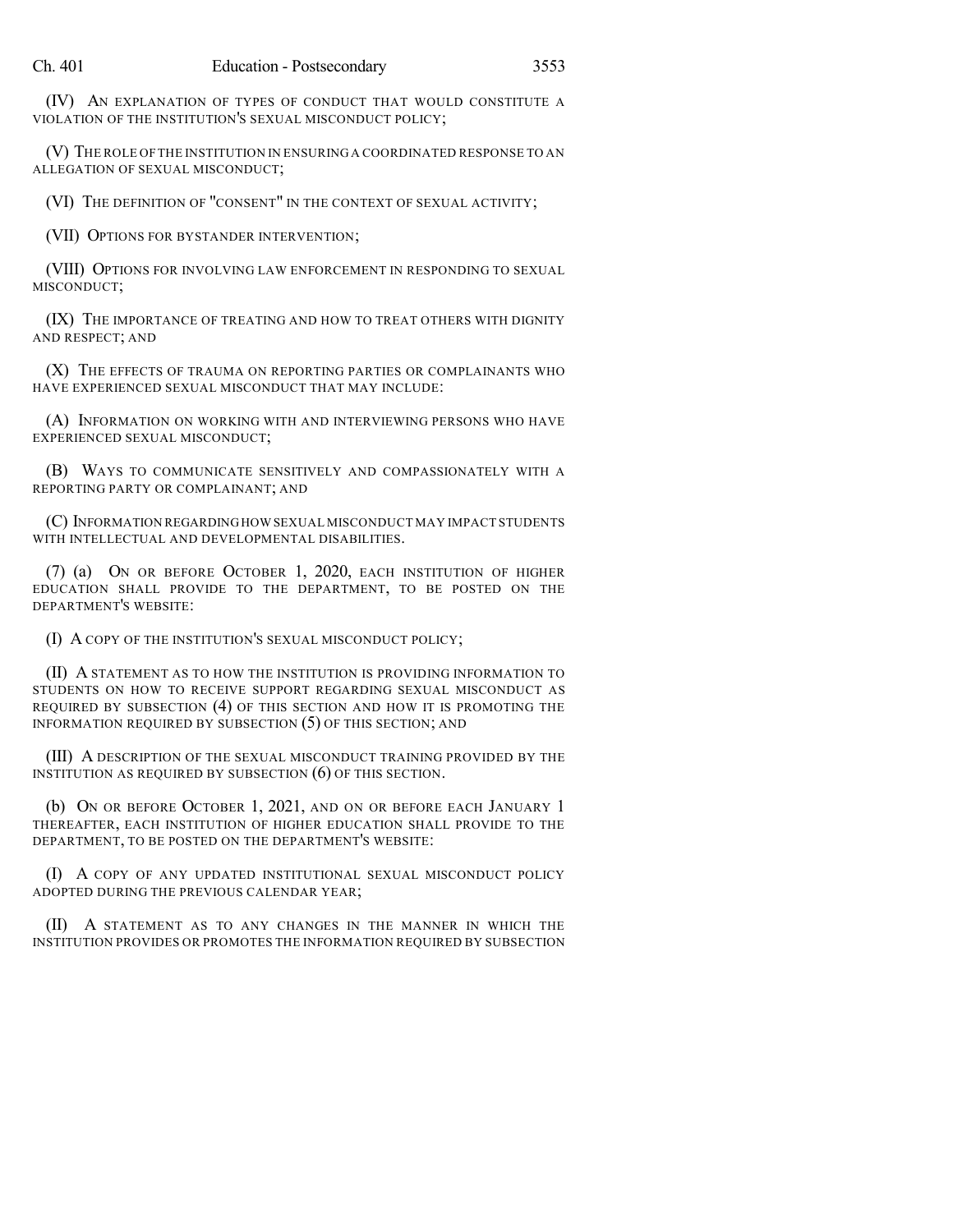(4) OR (5) OF THIS SECTION; AND

(III) A DESCRIPTION OF THE SEXUAL MISCONDUCT TRAINING PROVIDED BY THE INSTITUTION AS REQUIRED BY SUBSECTION (6) OF THIS SECTION.

(8) BEGINNING IN 2020, AND EVERY YEAR THEREAFTER,THE DEPARTMENT SHALL INCLUDE AS PART OF ITS "STATE MEASUREMENT FOR ACCOUNTABLE, RESPONSIVE, AND TRANSPARENT (SMART)GOVERNMENTACT"HEARING REQUIRED BY SECTION 2-7-203 INFORMATION CONCERNING THE REPORTS SUBMITTED BY INSTITUTIONS PURSUANT TO SUBSECTION (7)(a) OF THIS SECTION.

(9) (a) COMMENCING ON OR BEFORE AUGUST 1, 2020, SUBJECT TO AVAILABLE APPROPRIATIONS, THE DEPARTMENT SHALL HOST BIENNIAL SUMMITS ON SEXUAL MISCONDUCT ON INSTITUTION CAMPUSES FOR STAKEHOLDERS, ADVOCATES, STUDENTS, FACULTY, AND OTHER INTERESTED PERSONS TO FACILITATE COMMUNICATION, SHARE INFORMATION, AND HEAR FROM EXPERTS, AND OTHER EFFORTS TO PROMOTE AWARENESS AND PREVENTION OF SEXUAL MISCONDUCT ON COLORADO'S INSTITUTION CAMPUSES.

(b) PRIOR TO EACH BIENNIAL SUMMIT, THE DEPARTMENT SHALL CONVENE A PLANNING COMMITTEE COMPOSED OF:

(I) AREPRESENTATIVE OF A PUBLIC FOUR-YEAR INSTITUTION, APPOINTED BY THE GOVERNING BOARDS OF PUBLIC FOUR-YEAR INSTITUTIONS;

(II) A REPRESENTATIVE OF A PUBLIC TWO-YEAR COLLEGE, APPOINTED BY THE GOVERNING BOARDS OF PUBLIC TWO-YEAR COLLEGES;

(III) A REPRESENTATIVE OF A PUBLIC RURAL COLLEGE, AS DEFINED BY THE DEPARTMENT,APPOINTED BY THE GOVERNING BOARDS OF PUBLIC RURALCOLLEGES;

(IV) AREPRESENTATIVE OF A PUBLIC AREA TECHNICAL COLLEGE, APPOINTED BY THE GOVERNING BOARDS OF PUBLIC AREA TECHNICAL COLLEGES;

(V) A REPRESENTATIVE OF A PRIVATE FOUR-YEAR INSTITUTION, APPOINTED BY THE GOVERNING BOARDS OF THE PRIVATE FOUR-YEAR INSTITUTIONS;

(VI) TWO STUDENTS, ONE FROM A PUBLIC FOUR-YEAR INSTITUTION AND ONE FROM A PUBLIC TWO-YEAR COLLEGE,APPOINTED BY A STATEWIDE ORGANIZATION OF PUBLIC STUDENT GOVERNMENTS;

(VII) AREPRESENTATIVE OF A CAMPUS-BASED ORGANIZATION THAT REPRESENTS VICTIMS OF SEXUAL MISCONDUCT FROM AN INSTITUTION NOT OTHERWISE REPRESENTED ON THE COMMITTEE, APPOINTED BY THE EXECUTIVE DIRECTOR OF THE DEPARTMENT;

(VIII) A REPRESENTATIVE OF A STATEWIDE COMMUNITY-BASED ADVOCACY ORGANIZATION THAT REPRESENTS VICTIMS OF SEXUAL MISCONDUCT, APPOINTED BY THE EXECUTIVE DIRECTOR OF THE DEPARTMENT; AND

(IX) AVICTIM OF SEXUAL MISCONDUCT AT AN INSTITUTION, APPOINTED JOINTLY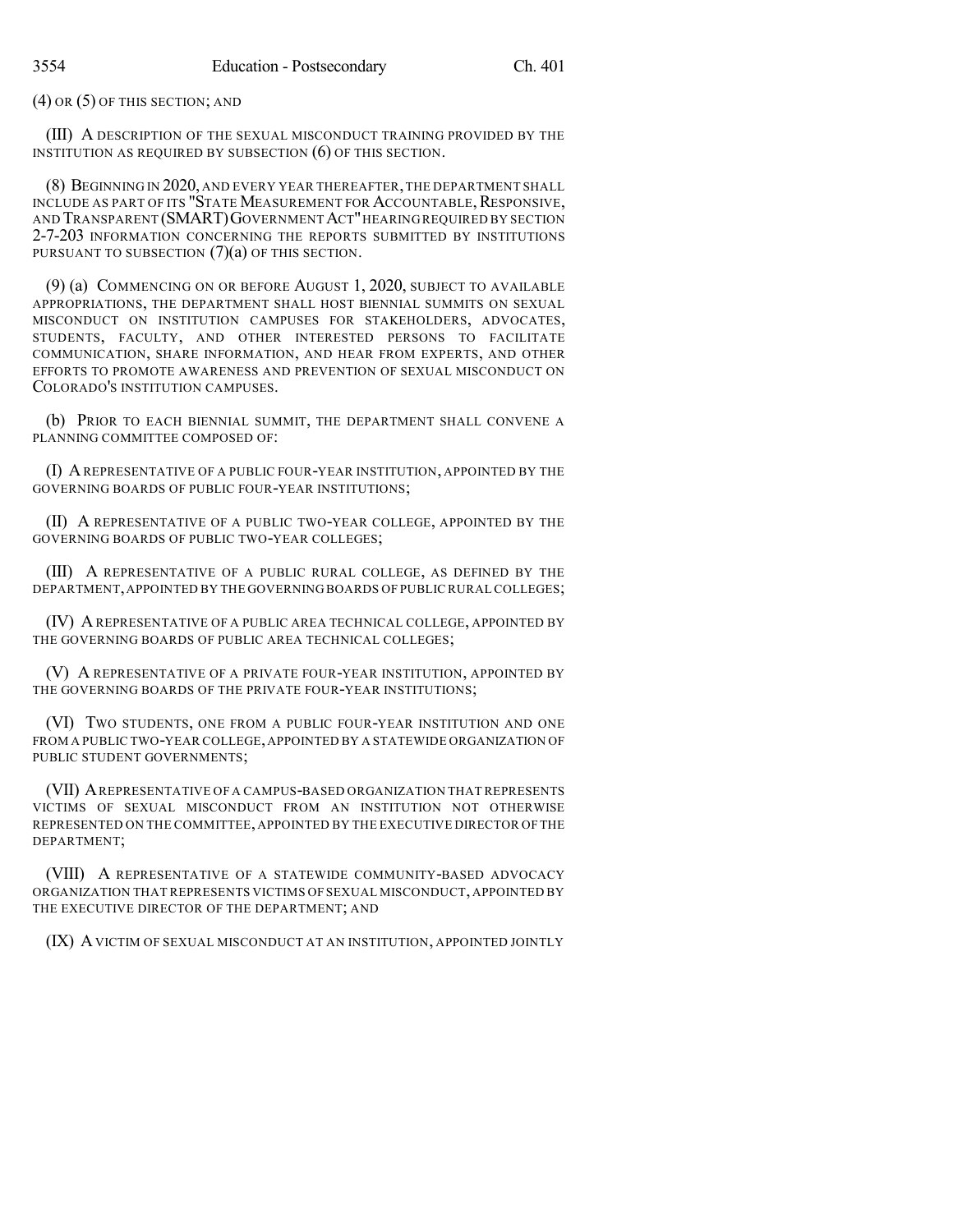BY THE REPRESENTATIVES APPOINTED PURSUANT TO SUBSECTIONS (9)(b)(VII) AND (9)(b)(VIII) OF THIS SECTION.

(c) THE PLANNING COMMITTEE MAY COLLABORATE WITH OTHER INTERESTED PARTIES, INCLUDING COMMUNITY PARTNERS, TO DEVELOP THE MOST EFFECTIVE EVENT TO FACILITATE THE PURPOSES OF THE SUMMIT AS DESCRIBED IN SUBSECTION  $(9)(a)$  OF THIS SECTION.

(d) (I) ON OR BEFORE JANUARY 15 OF THE YEAR FOLLOWING THE SUMMIT, THE PLANNING COMMITTEE SHALL SUBMIT A REPORT TO THE EDUCATION COMMITTEES OF THE SENATE AND THE HOUSE OF REPRESENTATIVES, OR ANY SUCCESSOR COMMITTEES,INCLUDING A SUMMARY OFTHE EVENTS,ATTENDEES,OUTCOMES,AND RECOMMENDATIONS.

(II) NOTWITHSTANDING THE PROVISIONS OF SECTION  $24$ -1-136 (11)(a)(I), THE REQUIREMENT FOR THE REPORT IN SUBSECTION  $(9)(d)(I)$  OF THIS SECTION CONTINUES INDEFINITELY.

**23-5-147. Sexual misconduct advisory committee - membership - duties legislative declaration - definitions -repeal.** (1) (a) THE GENERAL ASSEMBLY FINDS AND DECLARES THAT IN NOVEMBER OF 2018, THE FEDERAL DEPARTMENT OF EDUCATION ISSUED NEW, PROPOSED RULES ON TITLE IX DEALING WITH SEXUAL MISCONDUCT.

(b) THE DRAFT RULES INCLUDED CHANGES IN HOW EDUCATIONAL INSTITUTIONS WERE TO HANDLE:

(I) ALLEGATIONS OF OFF-CAMPUS SEXUAL MISCONDUCT; AND

(II) CROSS-EXAMINATION OF PARTIES AND WITNESSES DURING HEARINGS.

(c) IN RESPONSE TO THE PROPOSED RULES, THE FEDERAL DEPARTMENT OF EDUCATION RECEIVED NUMEROUS COMMENTS AND HAS NOT YET ADOPTED THE FINAL RULES.

(d) INSTITUTIONS OF HIGHER EDUCATION WILL NEED TO RESPOND TO THE NEW FEDERAL RULES QUICKLY.

(e) THEREFORE,THE STATE SHOULD HAVE IN PLACE AN ADVISORY COMMITTEE TO QUICKLY MAKE RECOMMENDATIONS TO THE GENERAL ASSEMBLY AND INSTITUTIONS OF HIGHER EDUCATION ON THE PROPOSED RULES.

(2) AS USED IN THIS SECTION, UNLESS THE CONTEXT OTHERWISE REQUIRES:

(a) "ADVISORY COMMITTEE" MEANS THE SEXUAL MISCONDUCT ADVISORY COMMITTEE CREATED PURSUANT TO SUBSECTION (3) OF THIS SECTION.

(b) "DEPARTMENT" MEANS THE DEPARTMENT OF HIGHER EDUCATION CREATED AND EXISTING PURSUANT TO SECTION 24-1-114.

(c) "INSTITUTION OF HIGHER EDUCATION" OR "INSTITUTION" MEANS A STATE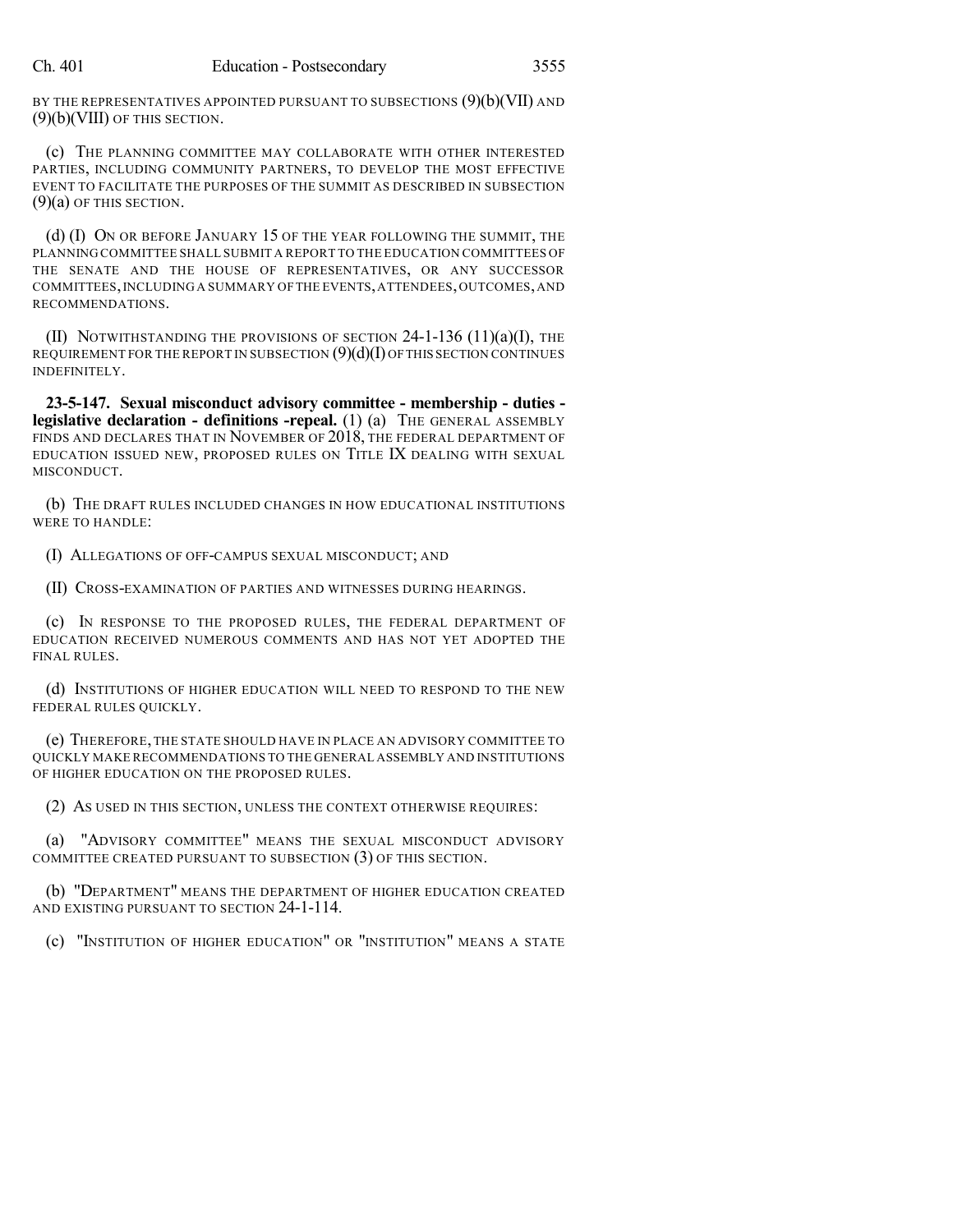INSTITUTION OF HIGHER EDUCATION, AS DEFINED IN SECTION 23-18-102(7), OR ANY ACCREDITED CAMPUS OF A STATE INSTITUTION OF HIGHER EDUCATION; A PARTICIPATING PRIVATE INSTITUTION OFHIGHER EDUCATION,AS DEFINED IN SECTION 23-18-102 (8); A LOCAL DISTRICT COLLEGE, AS DEFINED IN SECTION 23-71-102 (1)(a); AND AN AREA TECHNICAL COLLEGE, AS DEFINED IN SECTION 23-60-103 (1).

(3) THERE IS CREATED IN THE DEPARTMENT THE SEXUAL MISCONDUCT ADVISORY COMMITTEE TO MAKE RECOMMENDATIONS TO THE GENERAL ASSEMBLY AND TO INSTITUTIONS OF HIGHER EDUCATION CONCERNING SEXUAL MISCONDUCT POLICIES AND METHODS TO REDUCE SEXUAL MISCONDUCT AT INSTITUTIONS OF HIGHER EDUCATION.

(4)(a) THE ADVISORY COMMITTEECONSISTS OF THE FOLLOWING ELEVEN PERSONS APPOINTED BY THE EXECUTIVE DIRECTOR OF THE DEPARTMENT:

(I) THREE REPRESENTATIVES FROM INSTITUTIONS OF HIGHER EDUCATION;

(II) TWO TITLE IX COORDINATORS FROM INSTITUTIONS OF HIGHER EDUCATION;

(III) THREE PERSONS WHO ARE REPRESENTATIVES OF ORGANIZATIONS THAT ADVOCATE ON BEHALF OF OR PROVIDE SERVICES TO VICTIMS OF SEXUAL MISCONDUCT;

(IV) AN ATTORNEY WHO HAS EXPERIENCE REPRESENTING VICTIMS OF SEXUAL MISCONDUCT AT INSTITUTIONS OF HIGHER EDUCATION;

(V) AN ATTORNEY WHO HAS EXPERIENCE REPRESENTING PERSONS ACCUSED OF SEXUAL MISCONDUCT AT INSTITUTIONS OF HIGHER EDUCATION; AND

(VI) A PERSON WITH EXPERIENCE PROVIDING TRAUMA-INFORMED CARE.

(b) MEMBERS OF THE ADVISORY COMMITTEE SERVE FOUR-YEAR TERMS AND MAY BE REAPPOINTED.

(c) MEMBERS OF THE ADVISORY COMMITTEE SERVE WITHOUT COMPENSATION OR REIMBURSEMENT OF EXPENSES.

(5) AFTER THE FINAL FEDERAL RULES ON TITLE IX SEXUAL MISCONDUCT ARE ADOPTED,THE ADVISORY COMMITTEE SHALL STUDY,EXAMINE BEST PRACTICES,AND MAKE RECOMMENDATIONS TO THE GENERAL ASSEMBLY AND TO INSTITUTIONS OF HIGHER EDUCATION ON ISSUES RELATED TO SEXUAL MISCONDUCT AT INSTITUTIONS OF HIGHER EDUCATION INCLUDING:

(a) HOW TO HANDLE INCIDENTS OF SEXUAL MISCONDUCT THAT OCCUR OUTSIDE OF AN INSTITUTION'S PROGRAMS, ACTIVITIES, OR PROPERTY;

(b) HOW TO CONDUCT CROSS-EXAMINATION OF PARTIES AND WITNESSES AT HEARINGS;

(c) WHETHER A STANDARD OF REASONABLENESS SHOULD BE INCLUDED IN AN INSTITUTION'S SEXUAL MISCONDUCT POLICY; AND